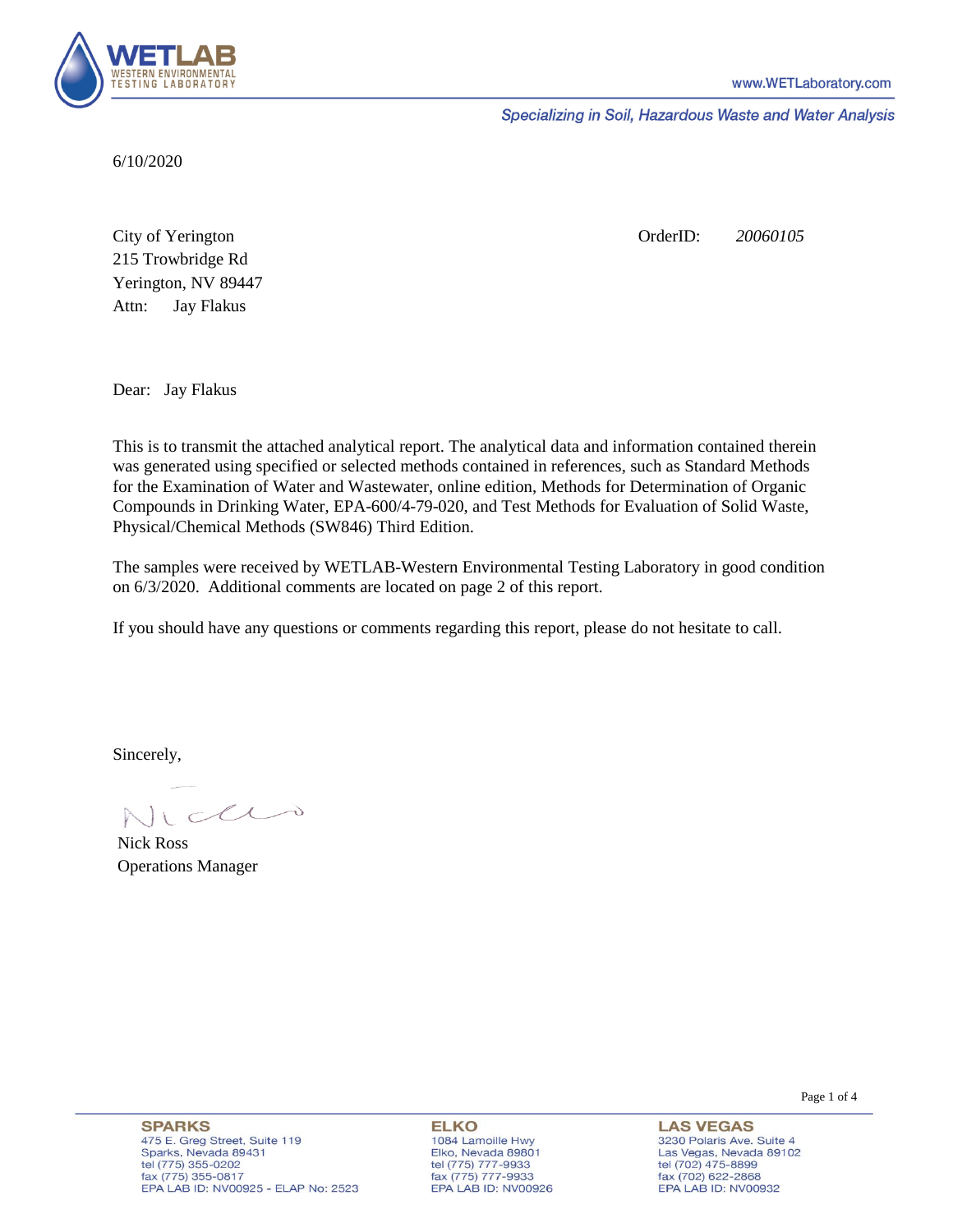## *City of Yerington - 20060105*

## **Specific Report Comments**

None

| <b>Report Legend</b> |                          |                                                                                                                                                                                                                           |
|----------------------|--------------------------|---------------------------------------------------------------------------------------------------------------------------------------------------------------------------------------------------------------------------|
| B                    |                          | Blank contamination; Analyte detected above the method reporting limit in an associated blank                                                                                                                             |
| D                    |                          | Due to the sample matrix dilution was required in order to properly detect and report the analyte. The reporting limit has<br>been adjusted accordingly.                                                                  |
| HT                   | $\overline{\phantom{a}}$ | Sample analyzed beyond the accepted holding time                                                                                                                                                                          |
| J                    | $\overline{\phantom{a}}$ | The reported value is between the laboratory method detection limit and the laboratory practical quantitation limit. The<br>reported result should be considered an estimate.                                             |
| K                    |                          | The TPH Diesel Concentration reported here likely includes some heavier TPH Oil hydrocarbons reported in the TPH<br>Diesel range as per EPA 8015.                                                                         |
| L                    |                          | The TPH Oil Concentration reported here likely includes some lighter TPH Diesel hydrocarbons reported in the TPH Oil<br>range as per EPA 8015.                                                                            |
| M                    | $\sim$                   | The matrix spike/matrix spike duplicate (MS/MSD) values for the analysis of this parameter were outside acceptance<br>criteria due to probable matrix interference. The reported result should be considered an estimate. |
| $\mathbf N$          |                          | There was insufficient sample available to perform a spike and/or duplicate on this analytical batch.                                                                                                                     |
| NC                   |                          | Not calculated due to matrix interference                                                                                                                                                                                 |
| QD                   |                          | The sample duplicate or matrix spike duplicate analysis demonstrated sample imprecision. The reported result should be<br>considered an estimate.                                                                         |
| QL                   |                          | The result for the laboratory control sample (LCS) was outside WETLAB acceptance criteria and reanalysis was not<br>possible. The reported data should be considered an estimate.                                         |
| S                    |                          | Surrogate recovery was outside of laboratory acceptance limits due to matrix interference. The associated blank and LCS<br>surrogate recovery was within acceptance limits                                                |
| SC                   |                          | Spike recovery not calculated. Sample concentration >4X the spike amount; therefore, the spike could not be adequately<br>recovered                                                                                       |
| $\mathbf{U}$         | $\overline{\phantom{a}}$ | The analyte was analyzed for, but was not detected above the level of the reported sample reporting/quantitation limit. The<br>reported result should be considered an estimate.                                          |
| Conoral Lab Commonts |                          |                                                                                                                                                                                                                           |

**General Lab Comments**

Per method recommendation (section 4.4), Samples analyzed by methods EPA 300.0 and EPA 300.1 have been filtered prior to analysis.

The following is an interpretation of the results from EPA method 9223B:

A result of zero (0) indicates absence for both coliform and Escherichia coli meaning the water meets the microbiological requirements of the U.S. EPA Safe Drinking Water Act (SDWA). A result of one (1) for either test indicates presence and the water does not meet the SDWA requirements. Waters with positive tests should be disinfected by a certified water treatment operator and retested.

Per federal regulation the holding time for the following parameters in aqueous/water samples is 15 minutes: Residual Chlorine, pH, Dissolved Oxygen, Sulfite.

**LAS VEGAS** 3230 Polaris Ave. Suite 4 Las Vegas, Nevada 89102 tel (702) 475-8899 fax (702) 47 3-8839<br>fax (702) 622-2868<br>EPA LAB ID: NV00932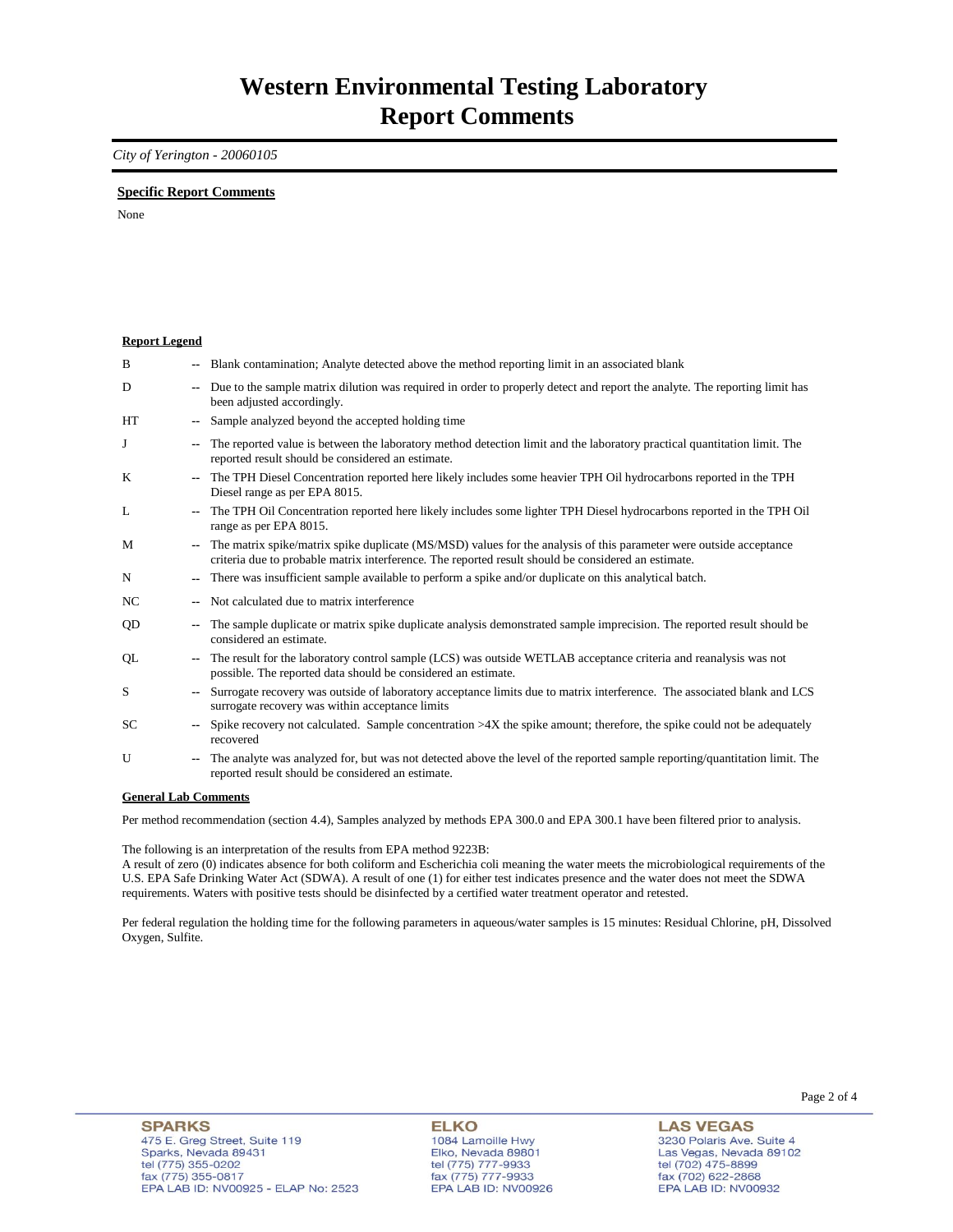## **Western Environmental Testing Laboratory Analytical Report**

**City of Yerington**

**215 Trowbridge Rd**

**Yerington, NV 89447**

**Attn:** Jay Flakus

**Phone:** (775) 302-1155 **Fax:** NoFax

**PO\Project:** *OPEN/City Of Yerington NV/LY-0255-C*

| <b>Customer Sample ID:</b>      | South Lyon Medical   |                           |                                 |              |              |    | <b>Collect Date/Time:</b> 6/3/2020 07:25 |         |
|---------------------------------|----------------------|---------------------------|---------------------------------|--------------|--------------|----|------------------------------------------|---------|
| <b>WETLAB Sample ID:</b>        | 20060105-001         |                           | <b>Field Residual Chlorine:</b> | $0.35$ mg/L  |              |    | <b>Receive Date:</b> 6/3/2020 11:32      |         |
| Analyte                         |                      | Method                    | <b>Results</b>                  | <b>Units</b> | DF           | RL | <b>Analyzed</b>                          | LabID   |
| <b>Microbiological Analyses</b> |                      |                           |                                 |              |              |    |                                          |         |
| <b>Total Coliform</b>           |                      | SM 9223B (IDEXX Colilert) | $\bf{0}$                        | $/100$ mL    | 1            |    | 6/3/2020                                 | NV00925 |
| Escherichia Coli                |                      | SM 9223B (IDEXX Colilert) | $\mathbf{0}$                    | $/100$ mL    | $\mathbf{1}$ |    | 6/3/2020                                 | NV00925 |
| <b>Customer Sample ID:</b>      | 4 Cherry Hills Dr.   |                           |                                 |              |              |    | <b>Collect Date/Time:</b> 6/3/2020 07:45 |         |
| <b>WETLAB Sample ID:</b>        | 20060105-002         |                           | <b>Field Residual Chlorine:</b> | $0.44$ mg/L  |              |    | <b>Receive Date:</b> 6/3/2020 11:32      |         |
| Analyte                         |                      | Method                    | <b>Results</b>                  | <b>Units</b> | DF           | RL | Analyzed                                 | LabID   |
| <b>Microbiological Analyses</b> |                      |                           |                                 |              |              |    |                                          |         |
| <b>Total Coliform</b>           |                      | SM 9223B (IDEXX Colilert) | $\mathbf{0}$                    | $/100$ mL    | 1            |    | 6/3/2020                                 | NV00925 |
| Escherichia Coli                |                      | SM 9223B (IDEXX Colilert) | $\boldsymbol{0}$                | $/100$ mL    | 1            |    | 6/3/2020                                 | NV00925 |
|                                 |                      |                           |                                 |              |              |    |                                          |         |
| <b>Customer Sample ID:</b>      | 185 Sunset Hills Dr. |                           |                                 |              |              |    | Collect Date/Time: 6/3/2020 08:05        |         |
| <b>WETLAB Sample ID:</b>        | 20060105-003         |                           | <b>Field Residual Chlorine:</b> | $0.79$ mg/L  |              |    | <b>Receive Date:</b> 6/3/2020 11:32      |         |
| Analyte                         |                      | <b>Method</b>             | <b>Results</b>                  | <b>Units</b> | DF           | RL | Analyzed                                 | LabID   |
| <b>Microbiological Analyses</b> |                      |                           |                                 |              |              |    |                                          |         |
| <b>Total Coliform</b>           |                      | SM 9223B (IDEXX Colilert) | $\boldsymbol{0}$                | $/100$ mL    | $\mathbf{1}$ |    | 6/3/2020                                 | NV00925 |
| Escherichia Coli                |                      | SM 9223B (IDEXX Colilert) | $\mathbf{0}$                    | $/100$ mL    | 1            |    | 6/3/2020                                 | NV00925 |
| <b>Customer Sample ID:</b>      | 352 2nd Ave.         |                           |                                 |              |              |    | <b>Collect Date/Time:</b> 6/3/2020 08:20 |         |
| <b>WETLAB Sample ID:</b>        | 20060105-004         |                           | <b>Field Residual Chlorine:</b> | $0.44$ mg/L  |              |    | <b>Receive Date:</b> 6/3/2020 11:32      |         |
| Analyte                         |                      | <b>Method</b>             | <b>Results</b>                  | Units        | DF           | RL | Analyzed                                 | LabID   |
| <b>Microbiological Analyses</b> |                      |                           |                                 |              |              |    |                                          |         |
| <b>Total Coliform</b>           |                      | SM 9223B (IDEXX Colilert) | $\boldsymbol{0}$                | $/100$ mL    | 1            |    | 6/3/2020                                 | NV00925 |

*DF=Dilution Factor, RL = Reporting Limit (minimum 3X the MDL), ND = Not Detected <RL or <MDL (if listed)* Page 3 of 4

**SPARKS** 475 E. Greg Street, Suite 119 Sparks, Nevada 89431 tel (775) 355-0202 fax (775) 355-0817 EPA LAB ID: NV00925 - ELAP No: 2523

**ELKO** 1084 Lamoille Hwy Polyton, Nevada 89801<br>tel (775) 777-9933<br>fax (775) 777-9933<br>EPA LAB ID: NV00926

**LAS VEGAS** 3230 Polaris Ave. Suite 4 Las Vegas, Nevada 89102 tel (702) 475-8899<br>fax (702) 622-2868<br>EPA LAB ID: NV00932

**Date Printed:** 6/10/2020 **OrderID:** *20060105*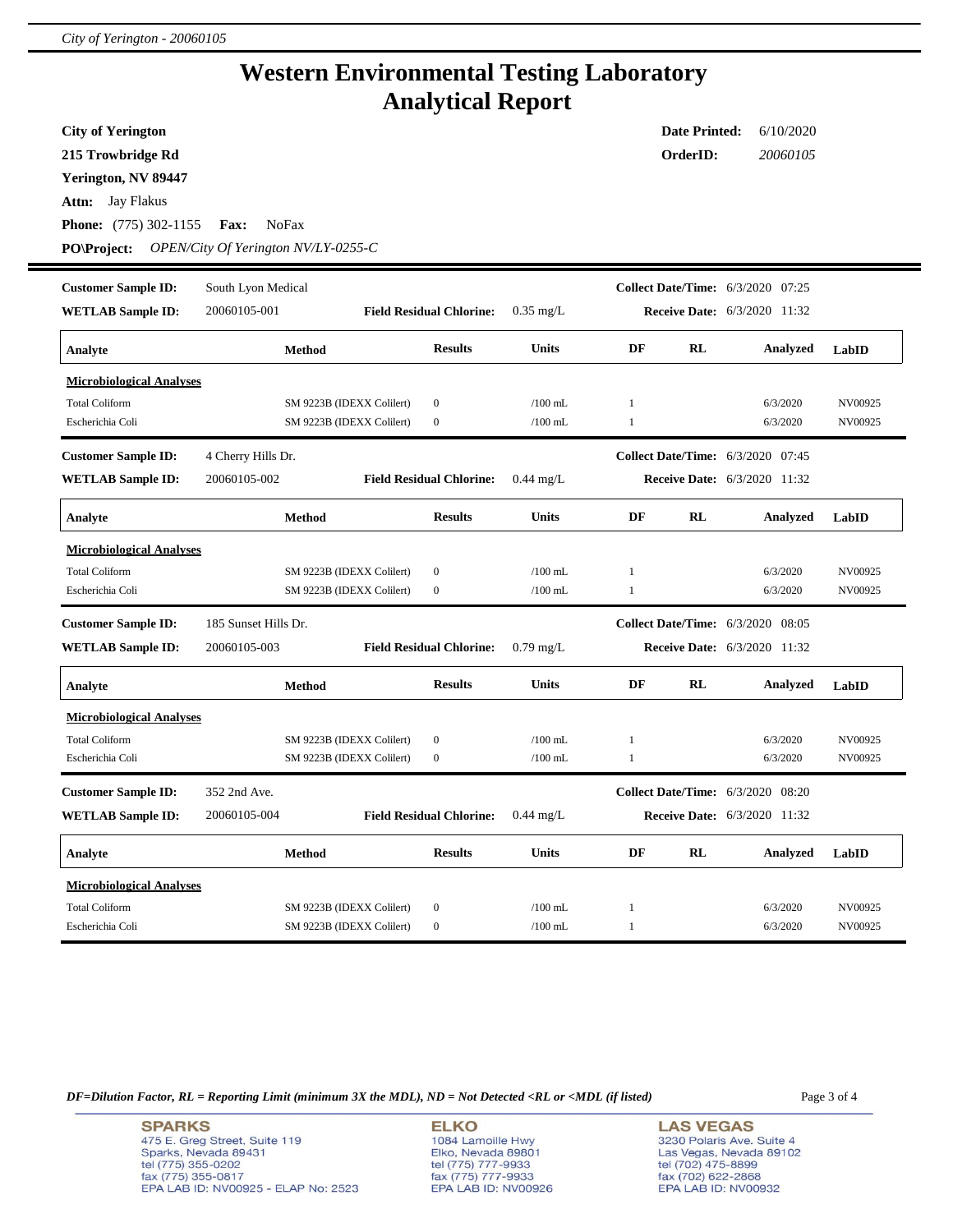## **Western Environmental Testing Laboratory QC Report**

| <b>OCBatchID</b> | <b>OCTvpe</b> | Parameter             | Method                 | <b>Result</b> | Actual | $%$ Rec | <b>Units</b> |
|------------------|---------------|-----------------------|------------------------|---------------|--------|---------|--------------|
| QC20060216       | Blank 1       | <b>Total Coliform</b> | <b>SM 9223B (IDEX)</b> |               |        |         | $/100$ mL    |
|                  |               | Escherichia Coli      | <b>SM 9223B (IDEX)</b> |               |        |         | $/100$ mL    |

*DF=Dilution Factor, RL = Reporting Limit (minimum 3X the MDL), ND = Not Detected <RL or <MDL (if listed)* Page 4 of 4

**SPARKS** 475 E. Greg Street, Suite 119 Sparks, Nevada 89431<br>tel (775) 355-0202<br>fax (775) 355-0817 EPA LAB ID: NV00925 - ELAP No: 2523

**ELKO** 1084 Lamoille Hwy Polyton, Nevada 89801<br>tel (775) 777-9933<br>fax (775) 777-9933<br>EPA LAB ID: NV00926

**LAS VEGAS** 3230 Polaris Ave. Suite 4 Las Vegas, Nevada 89102<br>tel (702) 475-8899<br>fax (702) 622-2868<br>EPA LAB ID: NV00932